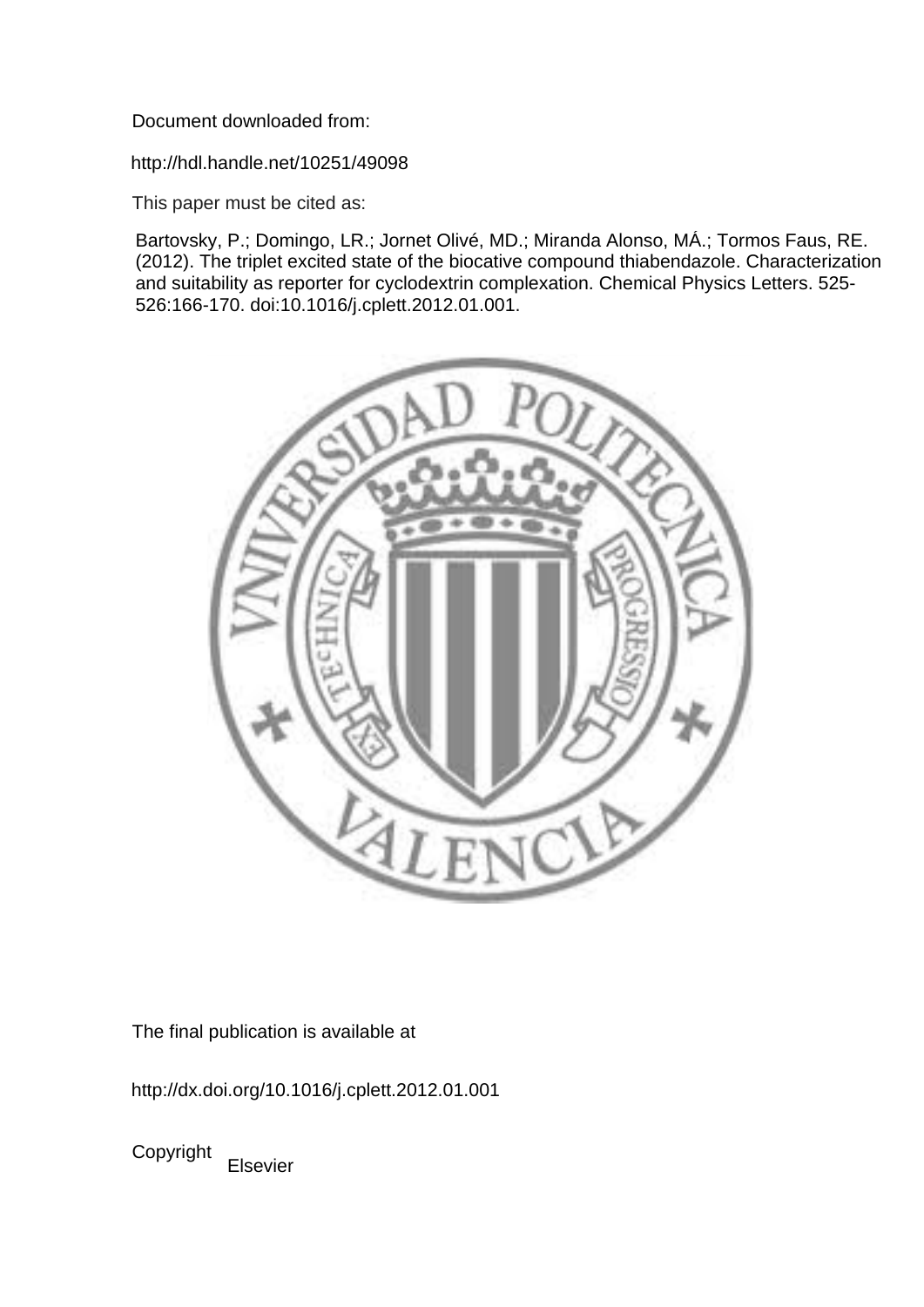# **The triplet excited state of the bioactive compound thiabendazole. Characterization and suitability as reporter for cyclodextrin complexation**

# Pavel Bartovský,<sup>1</sup> Luis R. Domingo,<sup>2</sup>Dolors Jornet,<sup>1</sup>Rosa Tormos<sup>1</sup>\* and Miguel A. Miranda<sup>1</sup>\*

<sup>1</sup>Departamento de Química/Instituto de Tecnología Química UPV-CSIC, Universidad Politécnica de Valencia, Avenida de los Naranjos s/n, E-46022 Valencia, Spain and <sup>2</sup>Departamento de Química Orgánica, Universidad de Valencia, Dr. Moliner 50, E 46100 Burjassot, Valencia, Spain.

mmiranda@qim.upv.es

# **RECEIVED DATE (to be automatically inserted after your manuscript is accepted if required according to the journal that you are submitting your paper to)**

**Corresponding author. Address:** Instituto de Tecnología Química UPV-CSIC, Universidad Politécnica de Valencia, Avenida de los Naranjos s/n, E-46022 Valencia, Spain. Fax: +34 963877809. E-mail address: mmiranda@qim.upv.es (M. A. Miranda)

Fluorescence spectroscopy, laser flash photolysis (LPF), and density functional theory calculations have been performed to characterize the photobehavior of thiabendazole (**1**). Direct LFP of **1** results in the generation of a transient absorbing at  $\lambda_{\text{max}} = 570$  nm identified as the triplet excited state (<sup>3</sup>1\*). The intersystem crossing quantum yield is  $0.91$ , and the triplet energy is  $288 \text{ kJ mol}^{-1}$ . The singlet-triplet energy gap is  $84 \text{ kJ} \text{ mol}^{-1}$ .

The behavior of thiabendazole within CDs results in a marked enhanced of the triplet lifetime, this change is attributed to the mobility restrictions of included **1** imposed by the cyclodextrin cavities*.* 

#### **1. Introduction**

Benzimidazoles (BZs) are a family of heterocyclic compounds with a broad spectrum of anthelmintic activity and are effective as anti-nematode and anti-protozoal agents.<sup>1</sup> In addition, many of them are used extensively on fruits and vegetables as post-harvest fungicides.<sup>2</sup> Frequently, the biological action of benzimidazoles is limited by their low solubility in water. Different strategies have been developed for enhancing the solubility of these biocides. In this context, formation of cyclodextrin inclusion complexes is frequently used by pharmaceutical industry to increase the bioavailability of poorly soluble drugs.<sup>3</sup> As a result of complex formation the physicochemical properties of the guest molecule, such as solubility or stability, may change significantly.

In the last years, a number of members of the BZ family have attracted considerable attention due to their anti-tumoral behavior.<sup>4</sup> Thus, in the course of investigations on the development of anthelmintic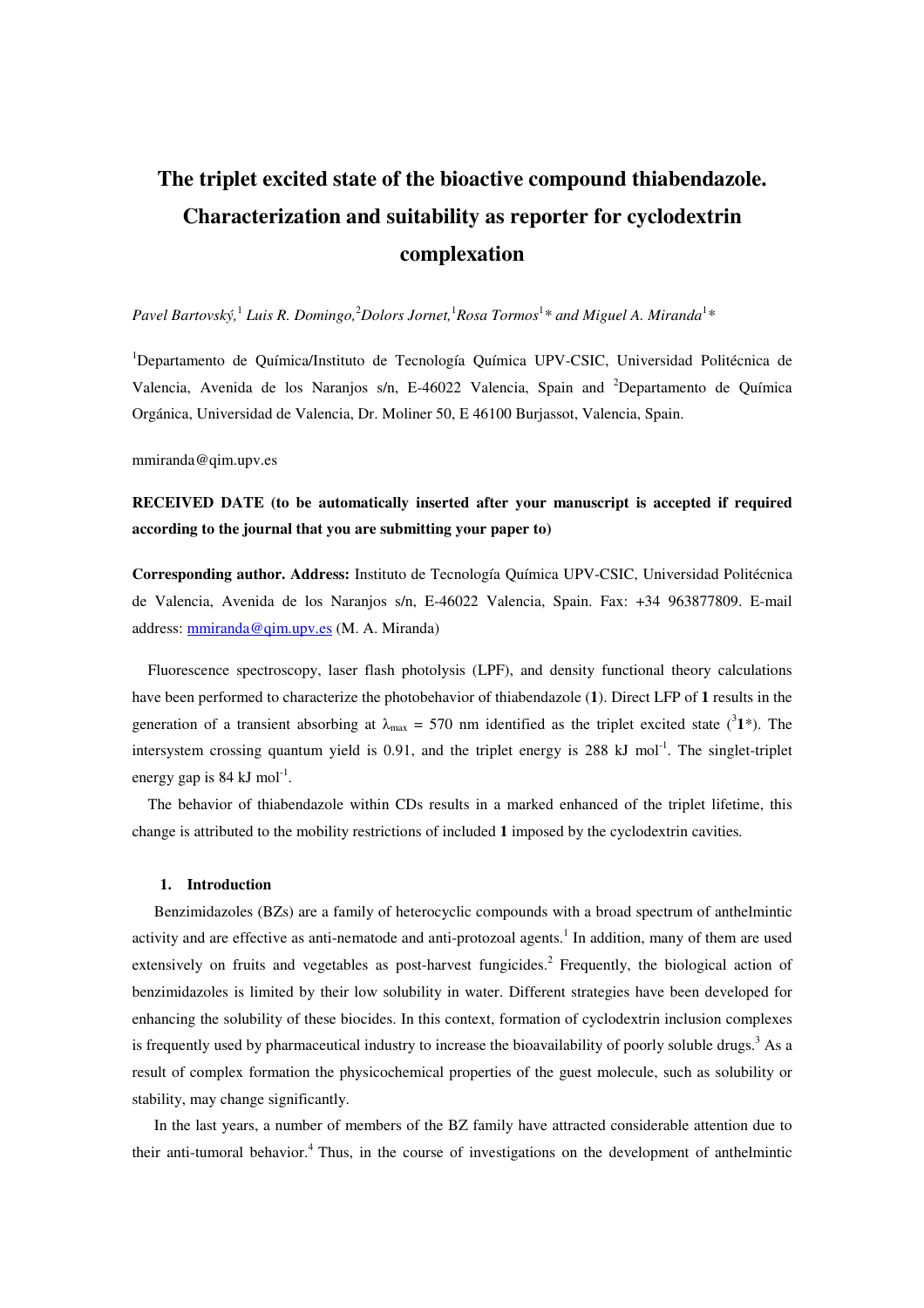resistance to BZs it has been discovered that they act binding specifically and with high affinity of the β-TUB monomer. <sup>5</sup>

Specifically, thiabendazole (**1**) is a bioactive benzimidazole used as human and veterinary anthelmintic.<sup>6</sup> Together with its major metabolite, 5-hydroxythiabendazole, it has been monitored to trace drug residues by means of a fluorometric methodology. 7,8 By contrast with the extensive use of **1,** the photobehavior of this compound remains relatively unknown. In fact, the studies on the photochemistry of **1** are limited to aqueous or methanolic solutions and to the effect of singlet oxygen.<sup>9</sup>Thus**,** it has been shown that the thiazole ring is the most labile moiety of the molecule; it undergoes ring cleavage, affording benzimidazole and benzimidazole-2-carboxamide. On the other hand, the singlet excited state of 1 has been characterized, and the phosphorescence in solid matrix has also been described.<sup>10</sup> However, the triplet excited state or other possible transients generated by photolysis of **1** in solution have not been investigated as yet. With this background, the aim of the present work is the full characterization of photophysical properties of thiabendazole triplet. This knowledge is an essential requirement to explore, in a later stage, the possibility of using the triplet excited state of **1** as a probe for host-guest interactions, such as complexation with cyclodextrin or, more interestingly, interactions with tubulin. This is connected with the recent finding that drug triplet excited states can be used as reporters for protein binding sites, as their lifetimes are markedly sensitive to the microenvironment experienced within these biomacromolecules.<sup>11,12,13,14</sup>

#### **1. Results and Discusion**

In a preliminary stage, the absorption spectrum of **1** in acetonitrile was recorded. It presents a band centered at 300 nm ( $\varepsilon = 15000 \text{ M}^{-1} \text{cm}^{-1}$ ) with a shoulder at 310 nm. In aqueous solutions the shape and position of the bands are very similar to those obtained in organic solvent.

The emission spectrum of **1** in acetonitrile when excited at 281 nm accompanied by the excitation band for the emission at 350 nm, which is similar to the long-wavelength absorption band. The spectra registered in PBS/MeCN matched with those obtained in acetonitrile. From the intersection between the excitation and emission after normalization, a singlet energy of  $372 \text{ kJ}$  mol<sup>-1</sup> was determined. The emission quantum yield in deaereated MeCN solution was 0.06 and in PBS/MeCN (3/1, v/v) it was found to be 0.07. These values are somewhat higher than those previously reported in MeOH.<sup>10</sup> The fluorescence properties were insensitive to oxygen.

The phosphorescence spectrum of **1** in methanol at 77 K consisted of an almost structure less emission with a maximum at 475 nm. The triplet energy was determined as  $282 \text{ kJ mol}^{-1}$ .

#### 1.1 Transient absorption spectroscopy

After examining the absorption and emission behavior, transient absorption spectroscopy studies were undertaken. Thus, 266 nm laser flash photolysis (LPF) of **1** in deaerated acetonitrile or PBS/MeCN (3/1, v/v) solutions led to transients absorbing in the 350-700 nm range. The spectra obtained after the laser pulse showed a broad band centered at 570 nm, which was ascribed to the T-T absorption (Figure 1)**.** The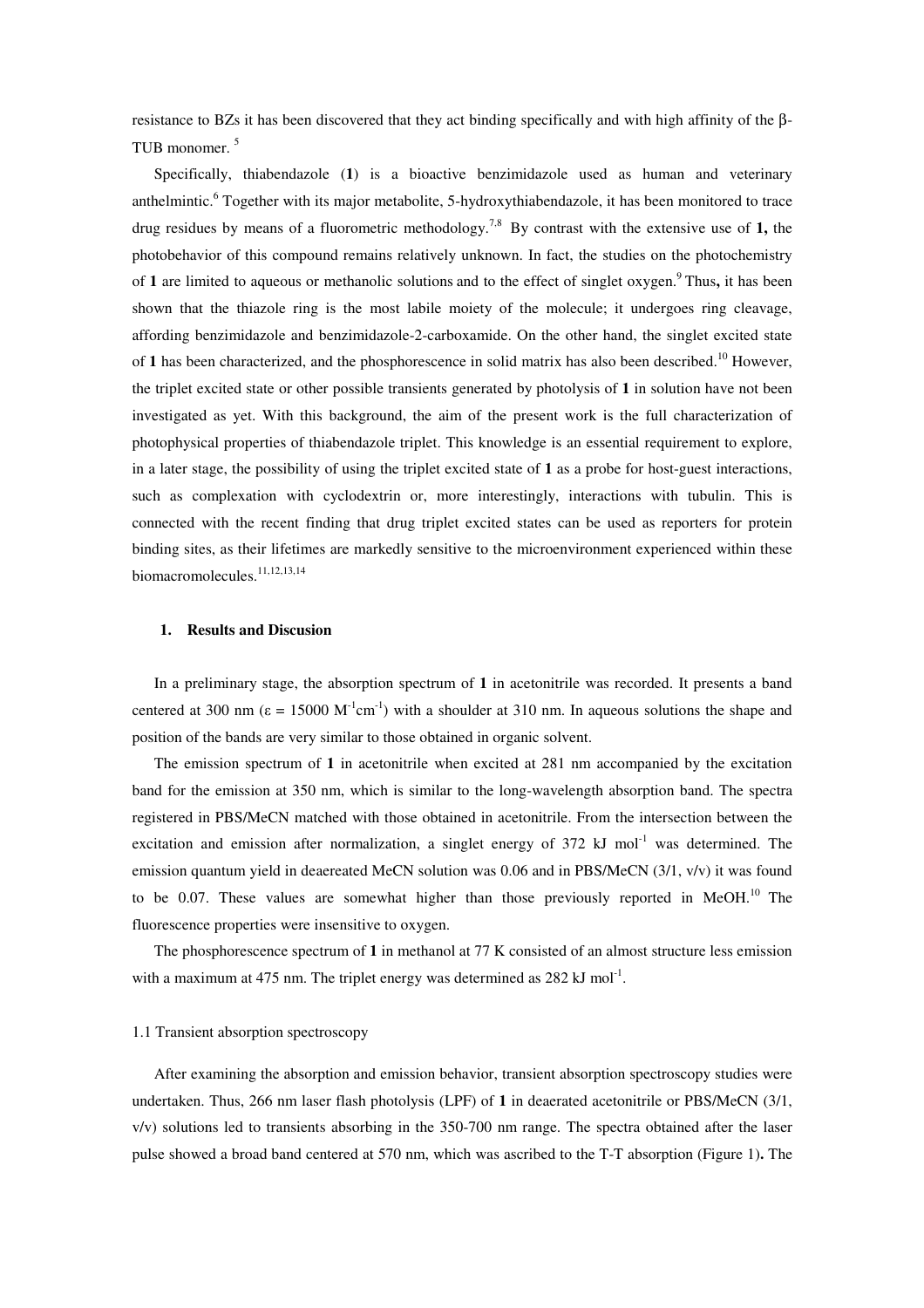lifetime was found to be 1.0 µs in acetonitrile and 3.4 µs in PBS and was dependent on the concentration of **1**, with a self-quenching rate constant in the order of  $10^9 \text{M}^{-1} \text{ s}^{-1}$ .

As expected for a triplet, it was sensitive to the presence of oxygen. From the Stern-Volmer plot (Figure 1, inset), a  $k_q$  value of 6.6 x 10<sup>9</sup> M<sup>-1</sup> s<sup>-1</sup> was determined for 1 in acetonitrile.



**Fig. 1.** Transient absorption spectra of thiabendazole  $(4.0 \times 10^{-3} \text{ M})$  in MeCN after 266 nm irradiation, registered at 0.23 µs (■), 1.0  $\mu$ s (•), 2.17  $\mu$ s (▲) and 4.52  $\mu$ s (▼) delay times. Inset: Stern-Volmer plot obtained for triplet quenching by O<sub>2</sub> in MeCN.

Moreover, alternative generation of the triplet by sensitization with xanthone  $(E_T = 310 \text{ kJ mol}^{-1})^{15}$  and 4,4'-dimethoxybenzophenone ( $E_T = 282 \text{ kJ mol}^{-1}$ )<sup>16</sup> was used for characterizing the transient. Thus, LFP of a deaereated xanthone solution in PBS/MeCN at 355 nm produced xanthone triplet with maximum at *ca.* 600 nm. In the presence of thiabendazole, transformation of this sharp band into a broader signal with maximum at 575 nm was observed (not shown). Figure 1 shows the growth and decay of the triplet thiabendazole signal at 500 nm, upon addition of increasing amounts of **1** to xanthone (from 0:1 to 20:1 molar ratio). From the corresponding decays at 600 nm, the rate constant of this energy transfer process was found to be  $1.5 \times 10^9 \,\mathrm{M}^{-1} \,\mathrm{s}^{-1}$ .



**Fig. 2.** Sensitization of thiabendazole triplet via energy transfer from xanthone triplet excited state in deaerated PBS/MeCN (3:1.v/v), registration wavelength:  $\lambda_{reg}$  = 500 nm. The **1**: xanthone ratios were changed from 0:1 to 20:1 Inset: Sensitization of **1** triplet via T-T energy transfer from DMBP. Excitation wavelength: λ= 355 nm, solvent: PBS/MeCN (3:1). Spectra of DMBP alone (■) and in the presence of **1(**●**)** recorded 0.4 µs after the laser pulse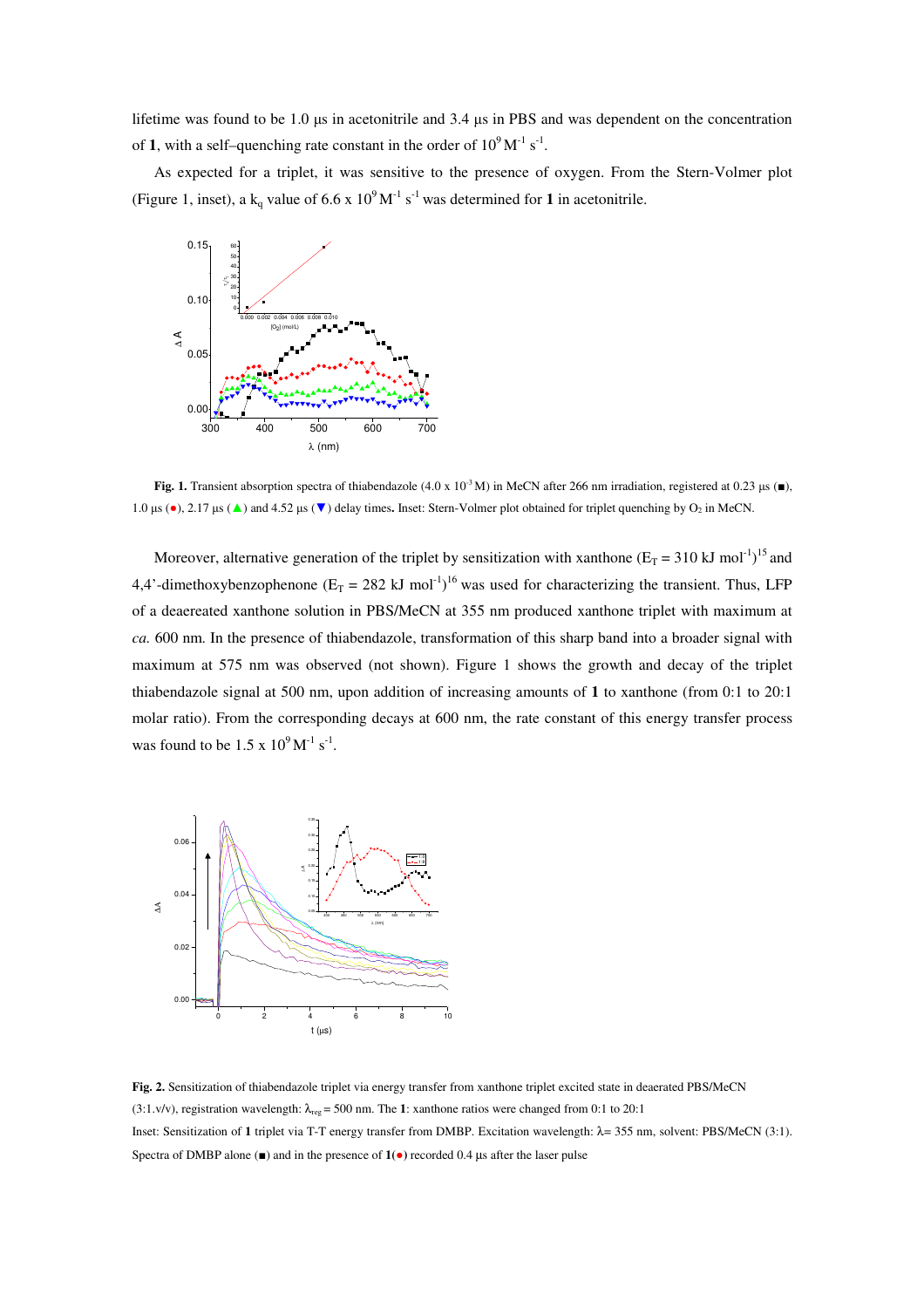Likewise, when the sensitizer was 4,4'-dimethoxybenzophenone (DMBP) deactivation of the aromatic ketone triplet occurred with the concomitant appearance of the **1** triplet. This is clearly shown in Figure 2 (inset).

In this case, the rate constant for energy transfer was  $3.9 \times 10^8 \,\mathrm{M}^{-1} \,\mathrm{s}^{-1}$ , one order of magnitude lower than that obtained for xanthone, indicating that the triplet energies of **1** and DMBP must be close to each other.

In addition, different triplet acceptors *trans*-stilbene, acenaphthene and naphthalene were used to quench the T-T absorption band of 1; the rate constants for the involved processes were  $1.0 \times 10^9$  M<sup>-1</sup>s<sup>-1</sup>, 9.8 x  $10^9$  $M^{-1}s^{-1}$  and 5.5 x 10<sup>9</sup>  $M^{-1}s^{-1}$ , respectively

Overall, the above data indicate that the triplet energy of thiabendazole must be close to  $282 \text{ kJ mol}^{-1}$ . In order to obtain a narrower range for this parameter, quenching of the T-T absorption of DMBP in PBS:acetonitrile was investigated by LFP at 355 nm, in the presence of increasing amounts of several acceptors<sup>15</sup> including **1**. The decay of the 430 nm band was analyzed, to determine the quenching rate constants. When the reciprocal DMBP triplet lifetimes were plotted against the quencher concentrations, different straight lines were obtained (not shown); their slopes (intermolecular  $k_{ET}$  values) are given in Table 1.

## **Table 1.**

Rate Constants for Energy Transfer from DMBP to Quenchers

|                    | Eт                    | $k_{ET}(M^{-1} s^{-1})$ |
|--------------------|-----------------------|-------------------------|
|                    | $kJ \text{ mol}^{-1}$ | PBS:MeCN                |
| 1,3-cyclohexadiene | 219                   | $4.02 \times 10^{9}$    |
| biphenyl           | 271                   | $4.90 \times 10^{9}$    |
| fluorene           | 282                   | $4.60 \times 10^{9}$    |
| dibenzofuran       | 289                   | $2.80 \times 10^8$      |
| thiabendazole      | $E_T(1)$              | $3.90 \times 10^8$      |

The rate constant of triplet-triplet energy transfer ( $k_{ET}$ ) depends on the triplet energy gap ( $\Delta E_T$ ), between the donor and the acceptor, as given by Sandros' equation<sup>17</sup> (1)

 $k_{\text{FT}} = (k_{\text{max}} \times e^{-\Delta ET/RT}) / (e^{-\Delta ET/RT} + 1)$  (1)

where  $k_{max}$  is the optimum rate constant for the system. Thus, assuming a value of  $k_{max} = 4.5 \times 10^9 \text{ M}^{-1} \text{s}^{-1}$ , chosen as the average of the first three entries,  $\Delta E_T$  resulted to be 6 kJ mol<sup>-1</sup>. Therefore, the triplet energy value of **1** is  $E_T(j)$  288 kJ mol<sup>-1</sup>.

Furthermore, the molar absorption coefficient of thiabendazole triplet was determined using DMBP as standard ( $\epsilon = 2700$  mol L<sup>-1</sup>cm<sup>-1</sup> at 450 nm). In PBS/MeCN (3/1, v/v); it was found to be 3960 mol L<sup>-1</sup>cm<sup>-1</sup>. The intersystem crossing (ISC) quantum yield (ΦISC) of **1** in PBS/MeCN was calculated from the ∆OD of the T-T bands for isoabsorptive solutions of **1** and DMBP, taking into account the molar absorption coefficients of the two triplets and the known ISC quantum yield of DMBP (0.97). Its value was established at ca. 0.91.

#### 1.2 Theoretical DFT calculations

*Geometry optimization.*The ground state geometry of **1** was first analyzed. Due to the free bond rotation around the C1-C6 single bond (see numbering scheme in Figure 3), two rotamers (**1**-**c** and **1**-**t**) are feasible, where the NH group of benzimidazole and the N atom of thiazole present a *s-cis* or a *s-trans* arrangement. Hence, a conformational analysis was performed in order to characterize the most favorable structure.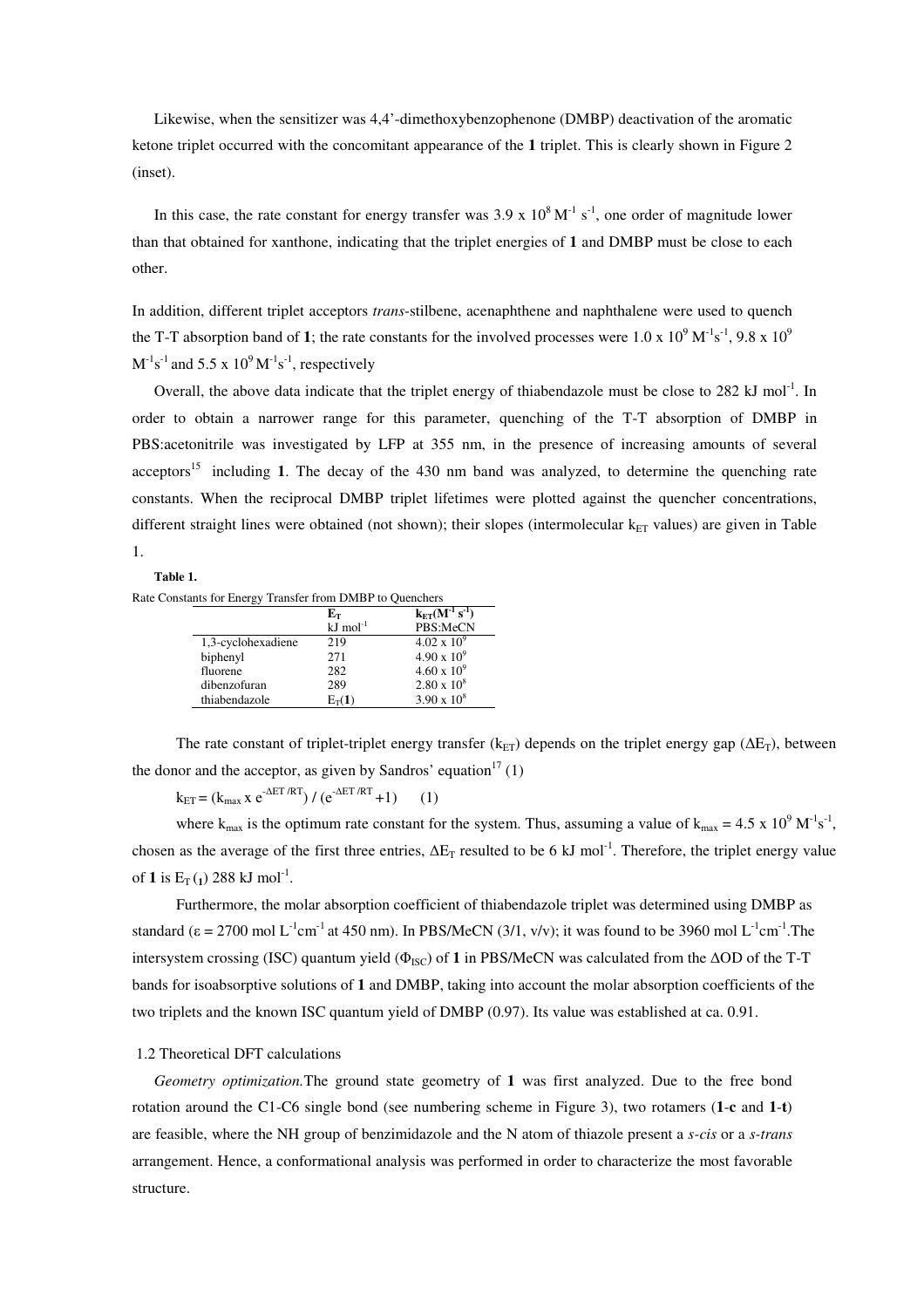

**Fig. 3.** B3LYP/6-31G(d) **1-c** (top) and **1-t** (bottom) structures. The lengths are given in Angstroms.

According to B3LYP/6-31G(d) optimization, 1-t is 31.7 kJ mol<sup>-1</sup> higher in energy than 1-c. The interconversion between both conformers occurs via structure **1-90**, in which the two heterocyclic systems are twisted 90 degrees, with an activation energy of 47 kJ mol<sup>-1</sup>. Although this cannot be considered a high barrier, based on the energy difference between **1-c** and **1-t** only the former will be considered in the singlet excitation study. Similar relative energies were obtained by full optimization at the B3LYP/6-311+G(d,p) level (see Table 2). A comparison between the B3LYP/6-31G(d) and B3LYP/6-311+G(d,p) geometries did not reveal significant differences, either.

| <b>Table 2</b>                                                                                                     |                      |
|--------------------------------------------------------------------------------------------------------------------|----------------------|
| Total (E in a.u.) and Relative Energies ( $\Delta E$ in kJ mol <sup>-1</sup> ) of the 1-c, 1-90 and 1-t Structures |                      |
| $B3LYP/6-31G(d)$                                                                                                   | $B3LYP/6-311+G(d,p)$ |

|        | DJLI1/0.51U(0) |     | $DJLI I/O-JI ITU(U,V)$ |    |
|--------|----------------|-----|------------------------|----|
|        | E              | ΛF. | Е                      | ΛE |
| $1-c$  | -947.7350696   |     | -947.902007            |    |
| $1-90$ | -947.7194715   | 41  | -947.887831            | 37 |
| 1-t    | -947.7230448   | 32  | -947.889882            | 32 |

Some geometrical parameters, together with the Wiberg bond order (BO) deserve special comments; they include: i) the C1-C6 bond length,  $1.456 \text{ Å}$ , and the corresponding BO value, 1.06, which point to a  $Csp^2$ -Csp<sup>2</sup> single bond, ii) the two S-C bond lengths, 1.728 and 1.748 Å, and the BO value, 1.21, characteristic of S-C single bonds with a slight  $\pi$  character; iii) the C6-C7 and the C9-N10 bond lengths, 1.371 and 1.299 Å, and the BO value, 1.56 and 1.65, suggesting a marked  $\pi$  character, and iv) the N2-C1-C6-N10 dihedral angle, 0.38 degrees, which accounts for the planar arrangement. The C1-C6 BO value indicates lack of conjugation between both ring systems in clear agreement with the low energy barrier associated with rotation around the C1-C6 bond.

*Singlet and triplet excitation.* The first three singlet and triplet excited states of **1-c** were studied at the time-dependent (TD) B3LYP/6-311+G(d,p) level using the B3LYP/6-311+G(d,p) geometry. The excitation energies and oscillator strengths are given in Table 3.

**Table 3.** 

TD B3LYP/6-311+G(d,p) Excitation Energies (EE in nm), Oscillator Strengths (f) and Relative Energies <sup>a,b</sup> (∆E in kJ mol<sup>-1</sup>) of the First Three Singlet and Triplet Excited States of 1-c.

| Excited State Transition |                                        |       |      |           |
|--------------------------|----------------------------------------|-------|------|-----------|
|                          | $52 \pi \rightarrow 53 \pi$ * (0.6490) | 307.1 | 2462 | 389 (398) |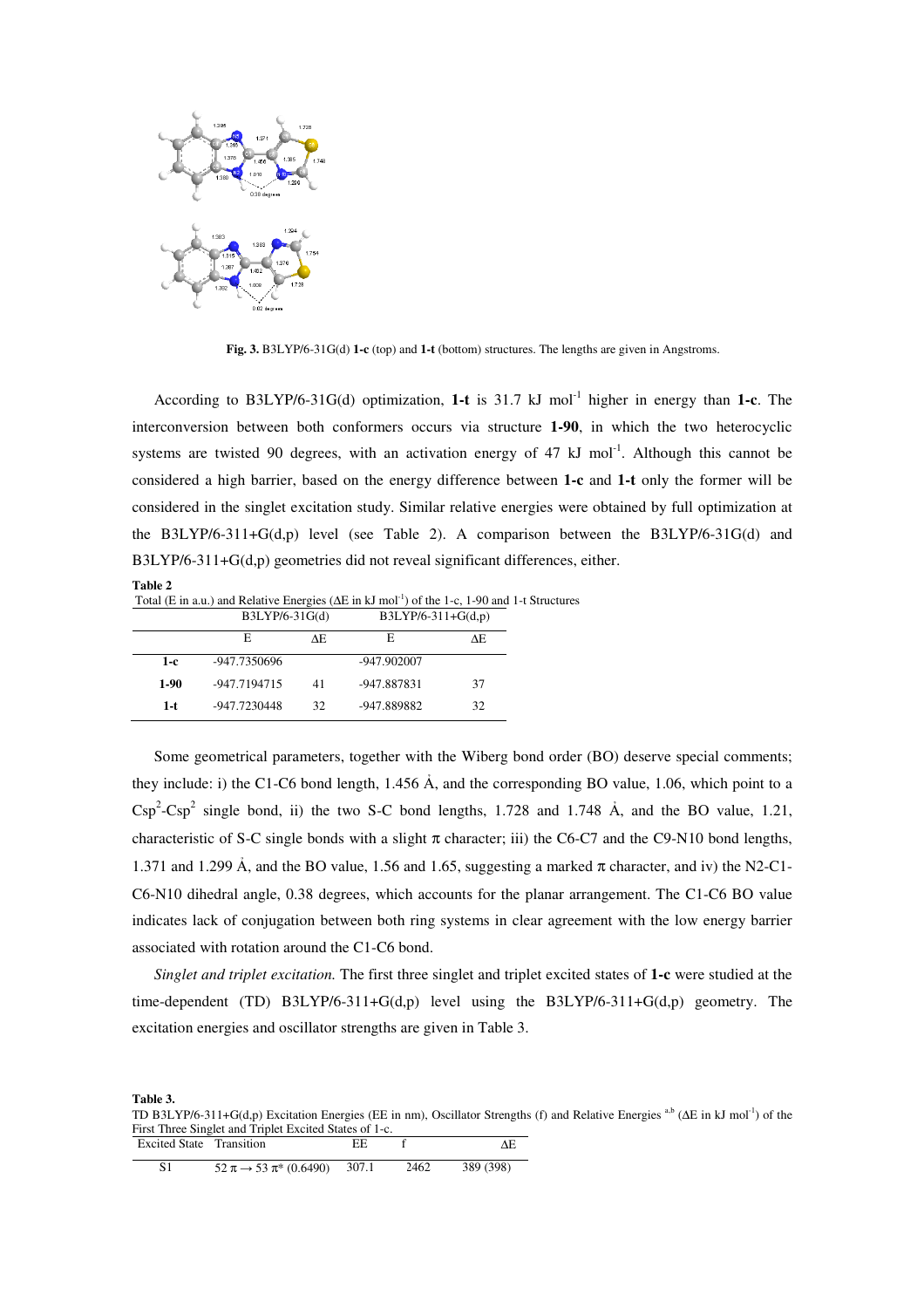| S <sub>2</sub> | $51 \pi \rightarrow 53 \pi$ (0.6760)   | 291.7 | 0573 | 410 (423) |
|----------------|----------------------------------------|-------|------|-----------|
| S3             | $52 \pi \rightarrow 54 \pi$ (0.6399)   | 270.1 | 3354 | 443 (450) |
| T1             | $52 \pi \rightarrow 53 \pi$ (0.7026)   | 434.8 | 0000 | 275 (284) |
| T <sub>2</sub> | $51 \pi \rightarrow 53 \pi$ (0.5016)   | 364.6 | 0000 | 328 (333) |
| T <sub>3</sub> | $52 \pi \rightarrow 54 \pi^* (0.5360)$ | 326.4 | 0000 | 366 (372) |

a) The TD B3LYP/6-311+G(d,p) total energy of S0 ground state of **1-c** is -947.902007

(gas phase) and -947.921668 (acetonitrile) a.u. b) In parenthesis relative energies in acetonitrile.

In order to characterize the main molecular orbital (MO) contributors to these singlet and triplet excitations, B3LYP/6-31G(d) MOs 51 to 54 were analyzed. While MOs 51 and 52 correspond to HOMO-1 and HOMO, MOs 53 and 54 correspond to LUMO and LUMO+1, respectively. The four MOs show a  $\pi$ symmetry.

The first S1 singlet excited state presents an excitation energy of  $307.1$  nm (f = 0.2462) and corresponds mainly to a  $\pi \rightarrow \pi^*$  excitation between HOMO and LUMO. It is located 389 kJ mol<sup>-1</sup> above the S0 ground state.

The S2 singlet excited state presents an excitation energy of 291.7 nm ( $f = 0.0573$ ), corresponding to a  $\pi \rightarrow \pi^*$  excitation between HOMO-1 and LUMO, and is located 410 kJ.mol<sup>-1</sup> above the S0 ground state. Finally, the S3 singlet excited state presents an excitation energy of 270.1 nm ( $f = 0.3354$ ) and is basically associated with a  $\pi \rightarrow \pi^*$  excitation between HOMO-1 and LUMO+1. It is located 443 kJ mol<sup>-1</sup> above the S0 ground state.

The first T1 triplet state, generated by a  $\pi \rightarrow \pi^*$  excitation between HOMO and LUMO presents an excitation energy of 434.8 nm and is located 275 kJ mol<sup>-1</sup> above the S0 ground state. The T2 triplet excited state (excitation energy of 364.6 nm) is associated with a  $\pi \rightarrow \pi^*$  excitation between HOMO-1 and LUMO and is located 328 kJ mol<sup>-1</sup> above the S0 ground state. The T3 triplet excited state, with excitation energy of 326.4 nm, results from a  $\pi \rightarrow \pi^*$  excitation between HOMO-1 and LUMO+1 and is located 366 kJ mol<sup>-1</sup> above the S0 ground state. ocated 389 kJ mol<sup>-1</sup>.

Finally, the solvent effects (acetonitrile) on the energies of these singlet and triplet excited states were studied using the polarizable continuum model (PCM) by TD B3LYP(PCM)/6-311+G(d,p) calculations over the gas phase geometries. The relative energies are given in Table 4. For the singlet states the relative energies are 398 (S1), 423 (S2) and 450 (S3) kJ mol<sup>-1</sup>, while the triplet states are 284 (T1), 333 (T2) and 372 (T) kJ mol<sup>-1</sup>. Therefore, inclusion of solvent effects through a continuum model increases slightly the gas phase energies between  $4-9 \text{ kJ mol}^{-1}$ 

#### 2.3 Formation of cyclodextrin inclusion complexes

In order to study the influence of microheterogeneous media on the behavior of the triplet excited state, 1 was included within  $\alpha$ ,  $\beta$  and  $\gamma$  cyclodextrins (CDs). The formation stoidiametry and topology of complexes has been previously investigated by means of different techniques, such as <sup>1</sup>HNMR, IR, fluorescence, solubility and absorption spectrophotometry. Thus, formation of the 1:1 complexes with moderate association constants has been determined for the three types of CDs.<sup>3</sup>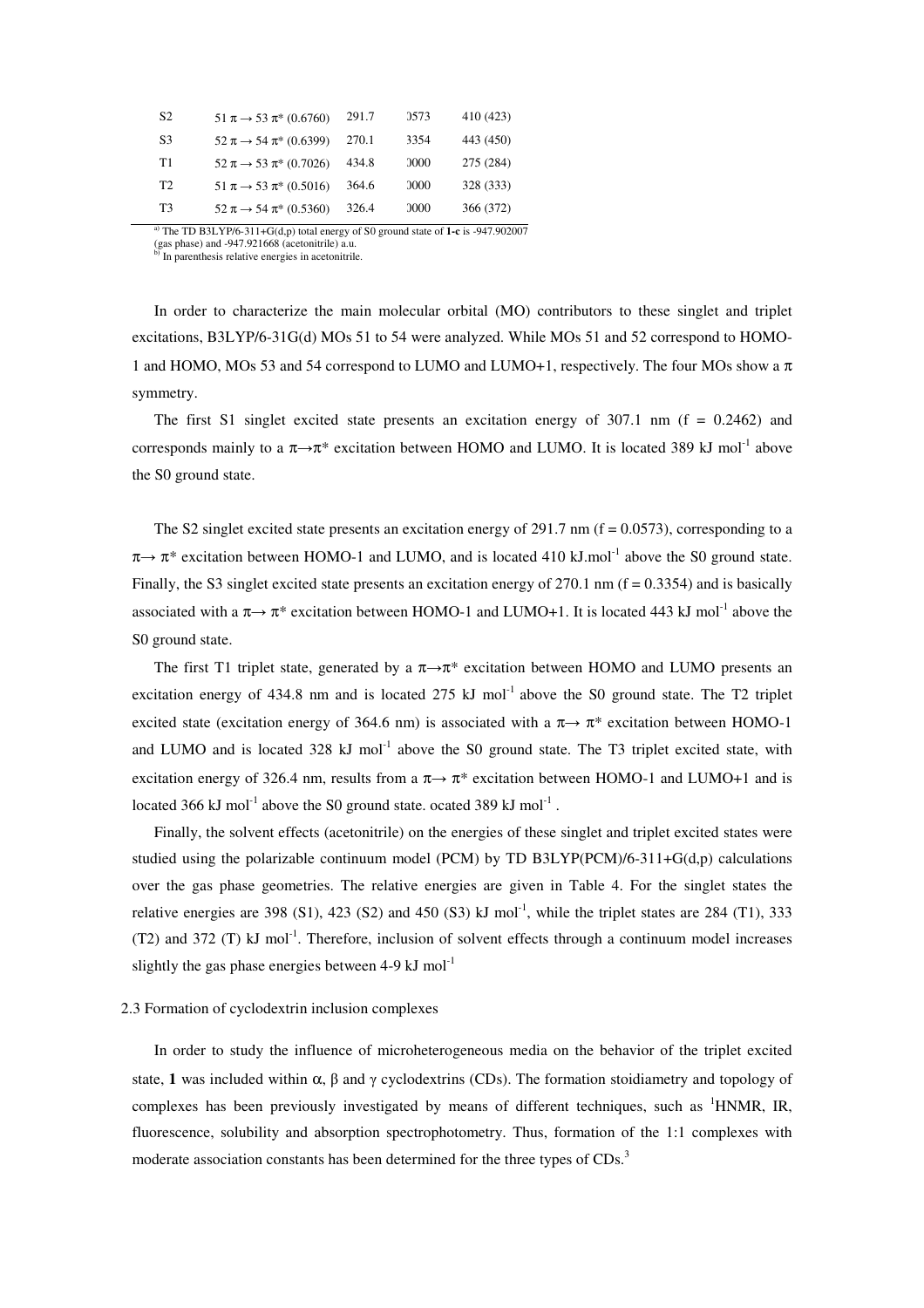When solutions of  $1$  (4 x 10<sup>-5</sup> M) and CD in neutral buffer (0.05 M PBS) were submitted to LFP the transient absorption spectra obtained after laser excitation ( $\lambda_{\text{exc}} = 266$  nm) were similar (Figure 4, upper inset) to that obtained for **1** in acetonitrile, although the signal intensity was higher than in the bulk solution. Figure 4A shows a clear increase of the triplet absorption signal with the [β-CD]/**1** molar ratio; however, for solubility limitations it was not possible to reach a plateau. The association constant  $(K_A)$ value was determined from the relationship between the changes observed in the absorption (∆A) at 570 nm as a function of the total cyclodextrin concentration  $[CD]_T$ , (Figure 4). It can be related to the equilibrium complex formation according to Benesi-Hildebrand (eq 1) expression<sup>18</sup> where  $\Delta \varepsilon$  is the difference between the molar absorption coefficients for complexed and free thiabendazole.

$$
1/\Delta A = 1/\Delta \varepsilon [\mathbf{1}]_T + 1/K_A \Delta \varepsilon [\mathbf{1}]_T [CD]_T (1)
$$
 (1)

From the values of intercept and slope of the straight lines fitted to the experimental data the association constant was estimated as  $135 \text{ M}^{-1}$ , which is in reasonable agreement with the values obtained for the same system by means of fluorescence or solubility measurements (ca.  $100 \, \text{M}^{-1}$ ).<sup>3</sup> To our knowledge this is the first example where laser flash photolysis has been used to obtain the association constant for a CD complex.



**Fig. 4.** Dependence of thiabendazole transient absorption signal at λmax= 570 nm *versus* β-CD molar concentration in aqueous solutions, at 25 °C. Upper inset: transient absorption spectrum obtained by 266 nm laser flash photolysis of 1 (4 x 10<sup>-5</sup>M) in the presence of β-CD (1:440) registered 0.31 µs after the pulse. Lower inset: Normalized decays monitored at 570 nm for **1** (4 x 10-5M) in PBS, and in the presence of α-CD (1:400) •, β-CD (1:440) • and γ-CD (1:600) •

The decays monitored at 570 nm in air equilibrated solutions, in the absence of CDs, fitted well with a first order kinetics. Conversely, in the presence of CDs two lifetimes, corresponding to the free and complexed forms, were necessary to fit the decays. As shown in Figure 4 lower inset, in the microheterogeneous system decays were markedly longer than in solution (3.4 µs, 12.2µs, 14.2µs, 9.5µs bulk solution,  $\alpha$ ,  $\beta$  and  $\gamma$  CD, respectively).

This observation can be attributed to a slow-down of non radiative decay processes associated with the limited degrees of freedom.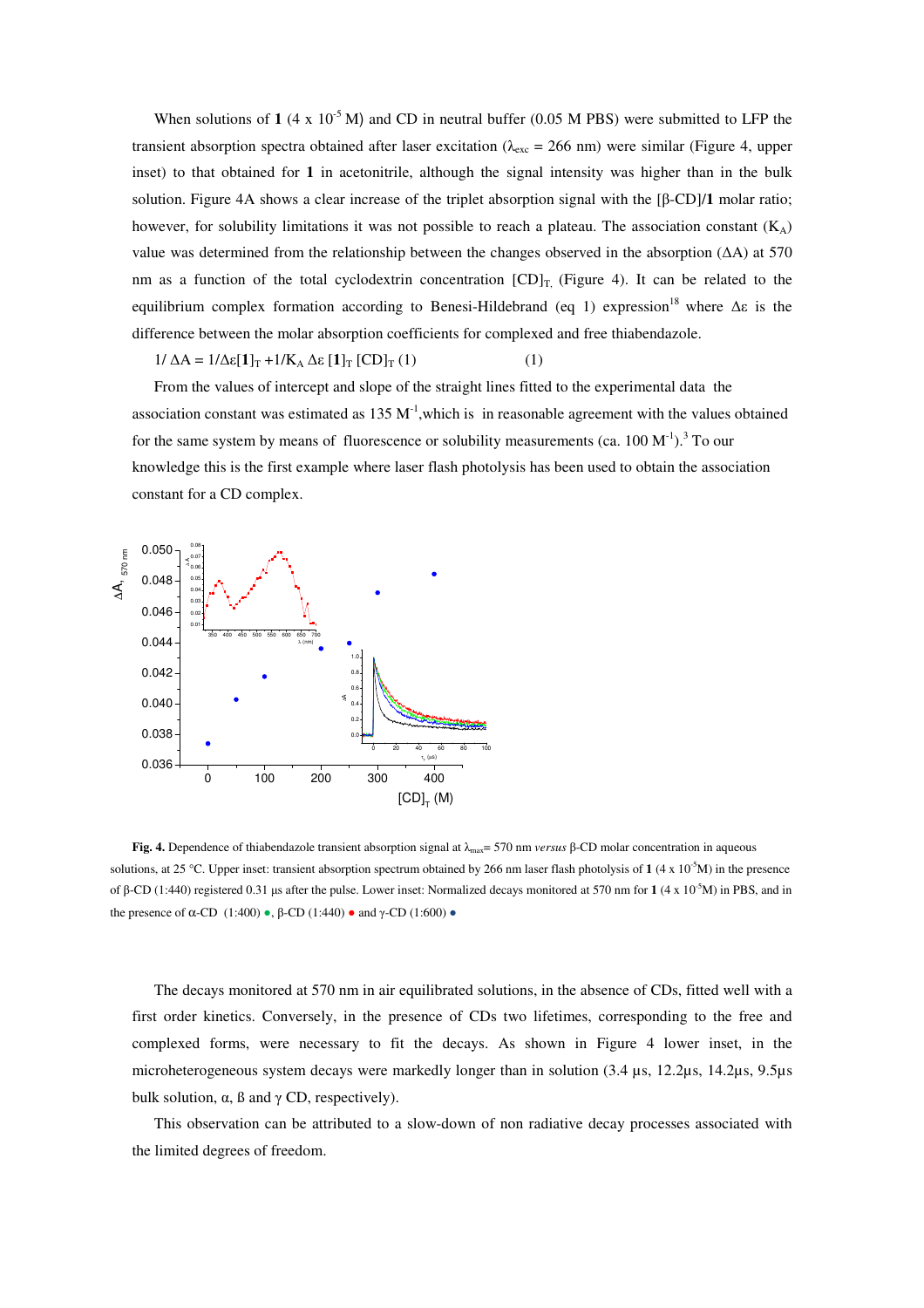The longest lifetime was displayed by the **1**@β-CD complex, and the shortest by **1**@γ-CD complex. This must be related to the relative size of the CD cavities, which determines the degree of interaction. Interestingly, the triplet behavior was parallel to that shown by the singlet excited state in the same microenviroment. In fact when the fluorescence or triplet absorption signals  $I/I_0$  (at 350 and 570, respectively) were plotted *versus* the [β-CD]/[**1**] ratio, nearly superimposable trends were observed (Figure 5). Thus, a clear correlation exists between the singlet and triplet properties, as regards complexation with CD.



**Fig. 5.** Dependence of  $I/I_0$  on β-CD/**1** ratio by laser flash photolysis ( $\bullet$ ) and fluorescence measurements (■).

#### **3. Conclusions**

Laser flash photolysis of thiabendazole at 266 nm gives rise to its  $\pi \pi^*$  triplet excited state, detected as a broad transient absorption with maximum at 570 nm. The intersystem quantum yield is very high (0.91) and the triplet energy is 288  $kJ \text{ mol}^{-1}$ .

The triplet lifetime is markedly medium dependent, increasing from 3.4  $\mu$ s in aqueous solution to 14.2  $\mu$ s within the β-CD cavities. The intensity of the T-T signal also increases upon CD complexation; this change has been used to determine the binding constant, which has been estimated as 134 M<sup>-1</sup>for β-CD. This result is in good agreement with the value obtained by means of fluorescence measuraments.

#### **4. Experimental section**

#### *4.1. Materials and Solvents*

Thiabendazole (**1**), xanthone, 4,4'-dimethoxybenzophenone, 1,3-cyclohexadiene, *tran*s–stilbene, acenaphthene, naphthalene, biphenyl, fluorene and dibenzofuran were purchased from Aldrich. Their purity was checked by <sup>1</sup>H-NMR spectroscopy and high performance liquid chromatography (HPLC) analysis. Reagent grade solvent acetonitrile was purchased from Scharlau and used without further purification.

*4.2. Absorption Spectra*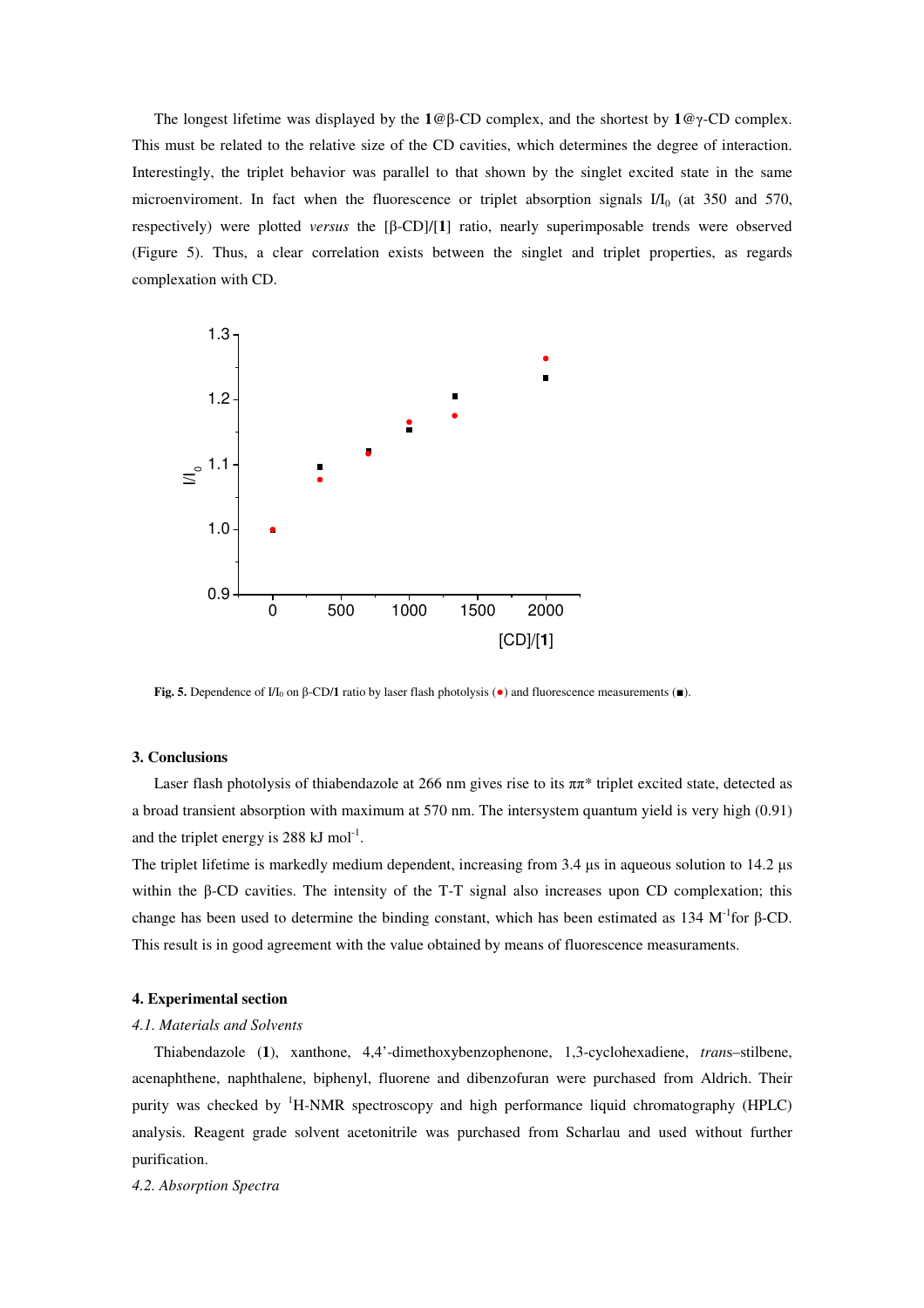Optical spectra in different solvents were measured on a Perkin Elmer Lambda 35 UV/Vis spectrophotometer. Emission spectra were recorded on a spectrofluorometer system, which was provided with an M 300 emission monochromator in the wavelength range of 200−900 nm and are uncorrected. Samples were placed into  $10 \times 10$  mm<sup>2</sup> Suprasil quartz cells with a septum cap. Solutions were purged with nitrogen or oxygen for at least 10 min before the measurements. Fluorescence quantum yields were determined using *S*-flurbiprofen [*S*-2-fluoro-α-methyl-4-biphenylacetic acid] as reference ( $\Phi_F = 0.27$  at  $\lambda_{\rm exc}$  = 281 nm in methanol as solvent).(17) The absorbance of the samples at the excitation wavelength was kept below 0.1. Excitation and emission slits were maintained unchanged during the emission experiments. For time-resolved fluorescence decay measurements, the conventional single photon counting was used. All experiments were performed at room temperature (22 °C).

#### *4.3. Laser Flash Photolysis (LFP)*

The LFP experiments were carried out by using a Q-switched Nd:YAG laser (Quantel Brilliant, 266 or 355 nm, 10 or 14 mJ per pulse, 5 ns fwhm) coupled to a mLFP-111 Luzchem miniaturized equipment. This transient absorption spectrometer includes a ceramic xenon light source, 125 mm monochromator, Tektronix 9-bit digitizer TDS-3000 series with 300 MHz bandwith, compact photomultiplier and power supply, cell holder and fiber optic connectors, fiber optic sensor for laser-sensing pretrigger signal, computer interfaces and a software package developed in the LabVIEW environment from National Instruments. The LFP equipment supplies 5 V trigger pulses with programmable frequency and delay. The risetime of the detector/digitizer is approximately 3 ns up to 300 MHz (2.5 GHz sampling). The laser pulse is probed by a fiber that synchronizes the LFP system with the digitizer operating in the pretrigger mode. All transient spectra were recorded using  $10 \times 10 \text{ mm}^2$  quartz cells with 4 mL capacity, and all were bubbled during 20 min with  $N_2$ . Absorbance of the samples was kept between 0.2 and 0.3 at the laser wavelength. All the experiments were carried out at room temperature.

### *4.4. Computational Methods*

Density functional theory (DFT) calculations were carried out using the B3LYP<sup>19</sup> exchange correlation functional, together with the 6-31G(d) and 6-311+G(d,p) basis sets.<sup>20</sup> Optimizations were carried out using the Berny analytical gradient optimization method.<sup>21,22</sup> Electronic structures of stationary points were analyzed using the Wiberg indices.<sup>23,24</sup> Vertical energies of the singlet and triplet excited states were calculated using the time-dependent (TD-DFT) method.<sup>25,26</sup> Solvent effects of acetonitrile on the excited states were considered by TD-DFT calculation on the gas-phase structures using a self-consistent reaction field  $(SCRF)^{27}$  based on the polarizable continuum model (PCM) of the Tomasi's group.<sup>28,29</sup> All calculations were carried out with the Gaussian 03 suite of programs.<sup>30</sup>

**Acknowledgment.** Financial support from the MICINN (Grants: CTQ2009-11027/BQU, CTQ2010- 19909 and pre-doctoral fellowship to P.B.) and the Generalitat Valenciana (Prometeo Program) is gratefully acknowledged.

#### **References and notes**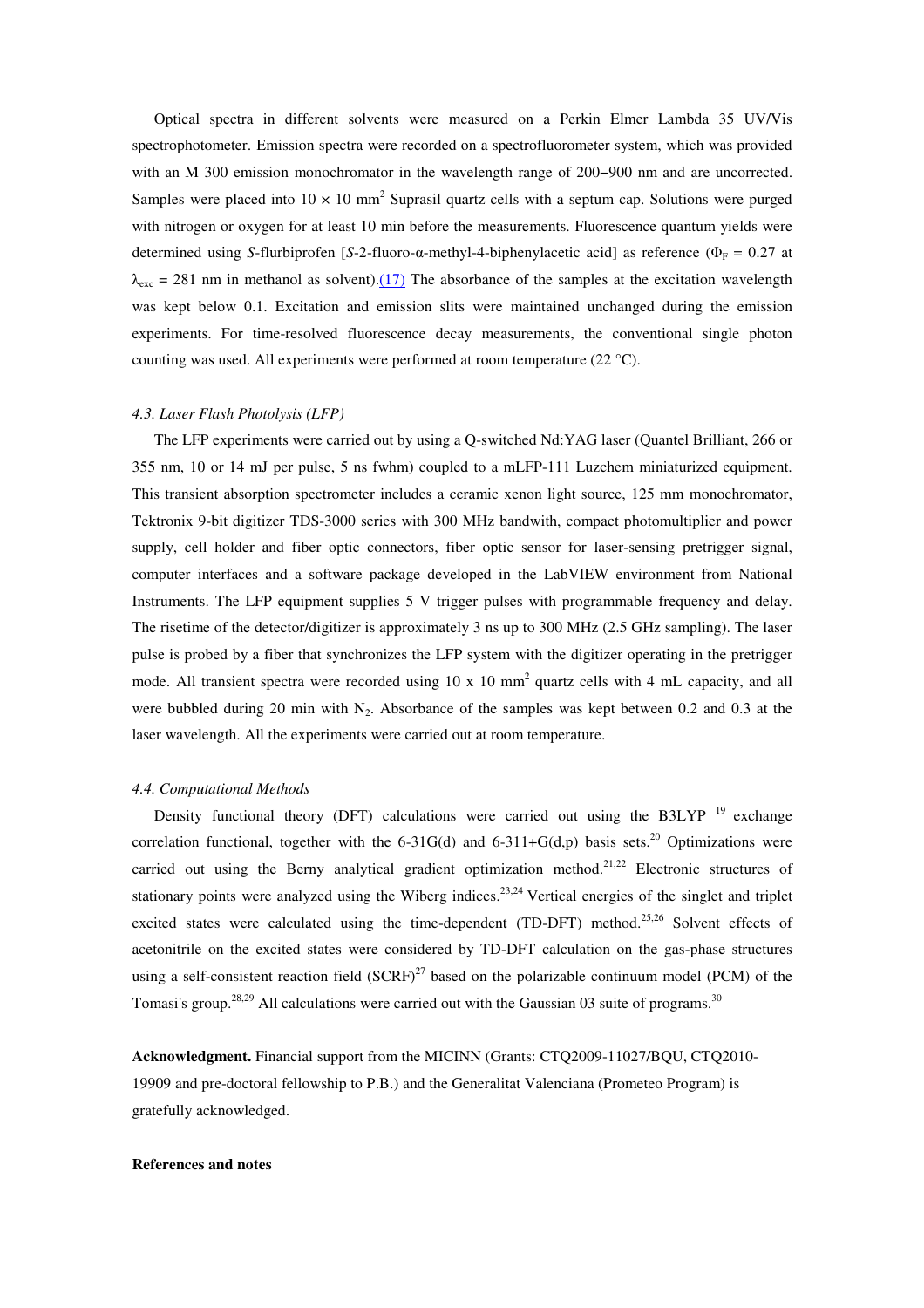- [1] R.K. Prichard, Parasitology 134 (2007) 1087
- [2] H. Das, S. Jayaraman, M. Naika, A. S. Bawa, *J. Food Sci.* Technol. 44 (2007) 237.
- [3] M. Lezcano, W. Al-Soufi, M. Novo, E. Rodriguez-Núñez, J. Vázquez Tato, J. Agric. Food Chem. 50 (2002) 108.
- [4] M. E. Steams, M. Wang, K. Fudge, Cancer Res. 53 (1993) 3073
- [5] G. W. Lubega, T.G. Geary, R. D. Klein, R. K Prichard, Mol. Biochem. Parasitol. 62 (1993), 281.
- [6] L. Srikanth , V. Varun Raj, N. Raghunandan, L.Venkateshwerlu, Pharma Chemica 3 (2011) 172
- [7] Watts, M. T.; Raisys, V. A.; Bauer, L. A. J. Chromatog. 230 (1982) 79
- [ 8] G. E. Hardee, M. A. Tshabalala, J. N. Moore, R. D. Gokhales, Res.Vet. Sci. 43 (1987) 13.
- [9] M.R. Mahran, M.M. Sidky, H Wamhoff, Chemosphere 12 (1983) 1611.
- [10] P.C Tway, L.J. Cline Love, *J. Phys. Chem*. 86 (1982) 5223.
- [11] M C. Jiménez, , M. A. Miranda, I. Vayá, J. Am Chem. Soc. 127 (2005) 10134.
- [12] V. Lhiaubet-Vallet, Z. Sarabia, F. Bosca, M. A. Miranda, J. Am. Chem. Soc.126 (2004) 9538
- [13] V. Lhiaubet-Vallet, F. Bosca, M. A. Miranda, J. Phys. Chem. B. 111 (2007) 423
- [14] I. Vayá, C. J. Bueno, M. C. Jiménez, M. A. Miranda, Chem. Eur. J. 14 (2008) 11284.
- [15] S.L. Murov, I. Carmichael, G.L. Hug, Handbook of Photochemistry, Marcel Dekker, Inc.; New York, 2<sup>nd</sup> edn., 1993.
- [16] D. Jornet, R.Tormos, M. A. Miranda, J. Phys. Chem. B. 115 (2011) 10768.
- [17] K. Sandros, Acta Chem. Scand. (1964) 2355.
- [18] H.A Benesi, J.H. Hildebrand, J. Am. Chem. Soc. 71 (1949) 2703.
- [19] C. Lee, W. Yang, R. G. Parr, Phys. Rev. B 37 (1998) 785
- [20] W. J. Hehnre, L. Radom, P. v. R. Schleyer, J. A. Pople, *Ab initio Molecular Orbital Theory*; Wiley: New York, 1986.
- [21] H. B. Schlegel, J. Comput. Chem. 3 (1982) 214